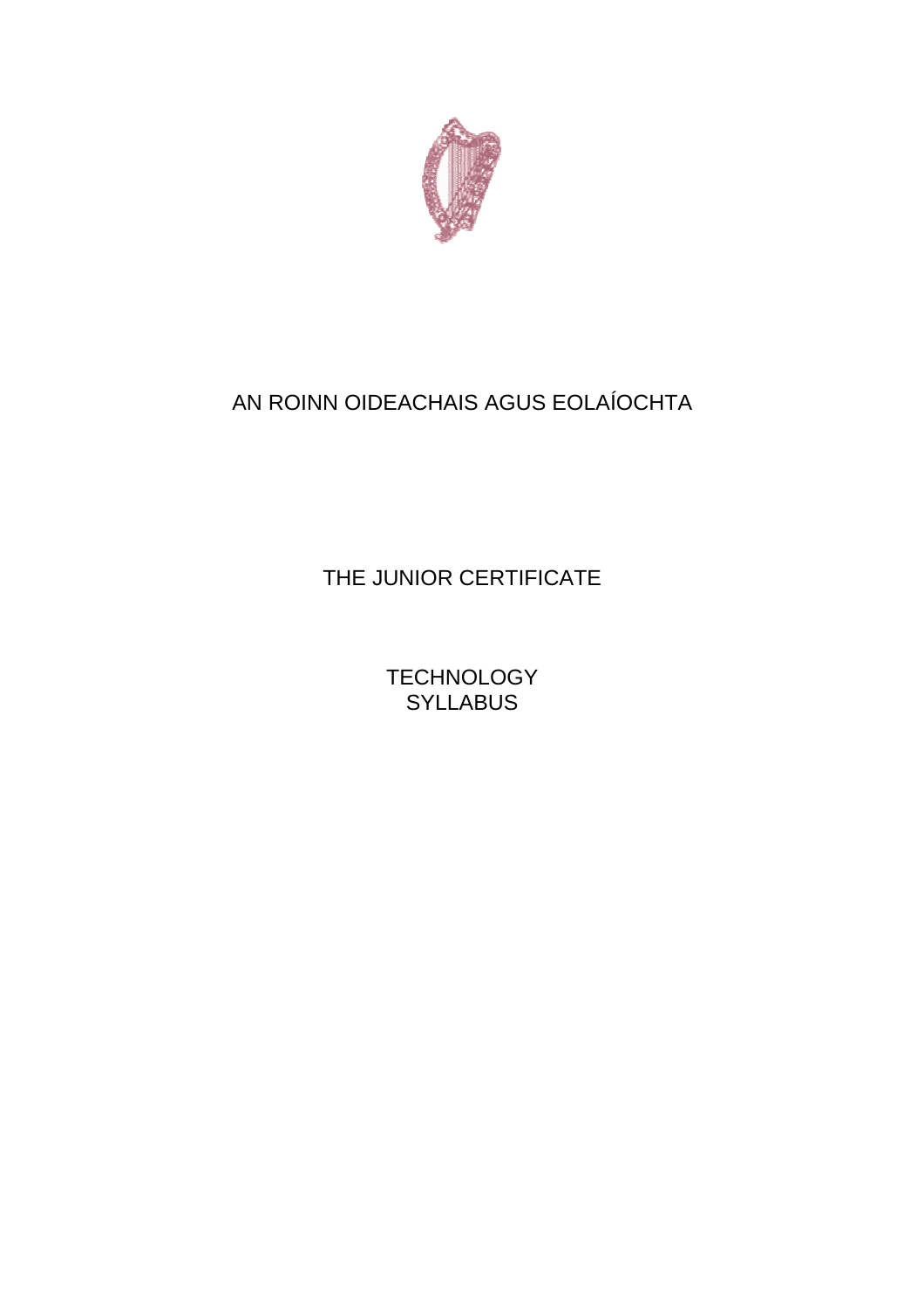# **Introduction**

**Technology is the achievement of human purposes through the disciplined use of materials, energy, and natural phenomena. Education in and through technology involves** 

- appropriate resources,
- suitable tasks, and
- the interplay between the two.

The resources involved are the knowledge and skills acquired by the student. A task is an undertaking in which the student seeks to apply those resources of knowledge and skills.

## **1.1 Aims**

The aims of the course are:

- to contribute to the student's preparation for life through encouraging the constructive and creative use of such knowledge and transferable skills as might be applicable to solving practical problems;
- to contribute to the student's development of qualities of self-reliance, selfconfidence, resourcefulness and initiative;
- to contribute to the student's preparation for life by stimulating the student's interest and confidence in working safely with equipment and materials;
- to develop in the student such skills of visualisation and of manipulation as are involved in designing and making artefacts;
- to develop in the student the abilities to make a critical evaluation of a piece of work and to take appropriate action;
- to develop the student's knowledge and understanding of communications conventions and of scientific and technological phenomena and terminology;
- to develop in the student an appreciation of how technology impacts on society and an understanding of how it might be used to the benefit or detriment of the social and physical environment;
- to develop in the student an appreciation that established technological solutions reflect the accumulation of the experience and wisdom of the ages.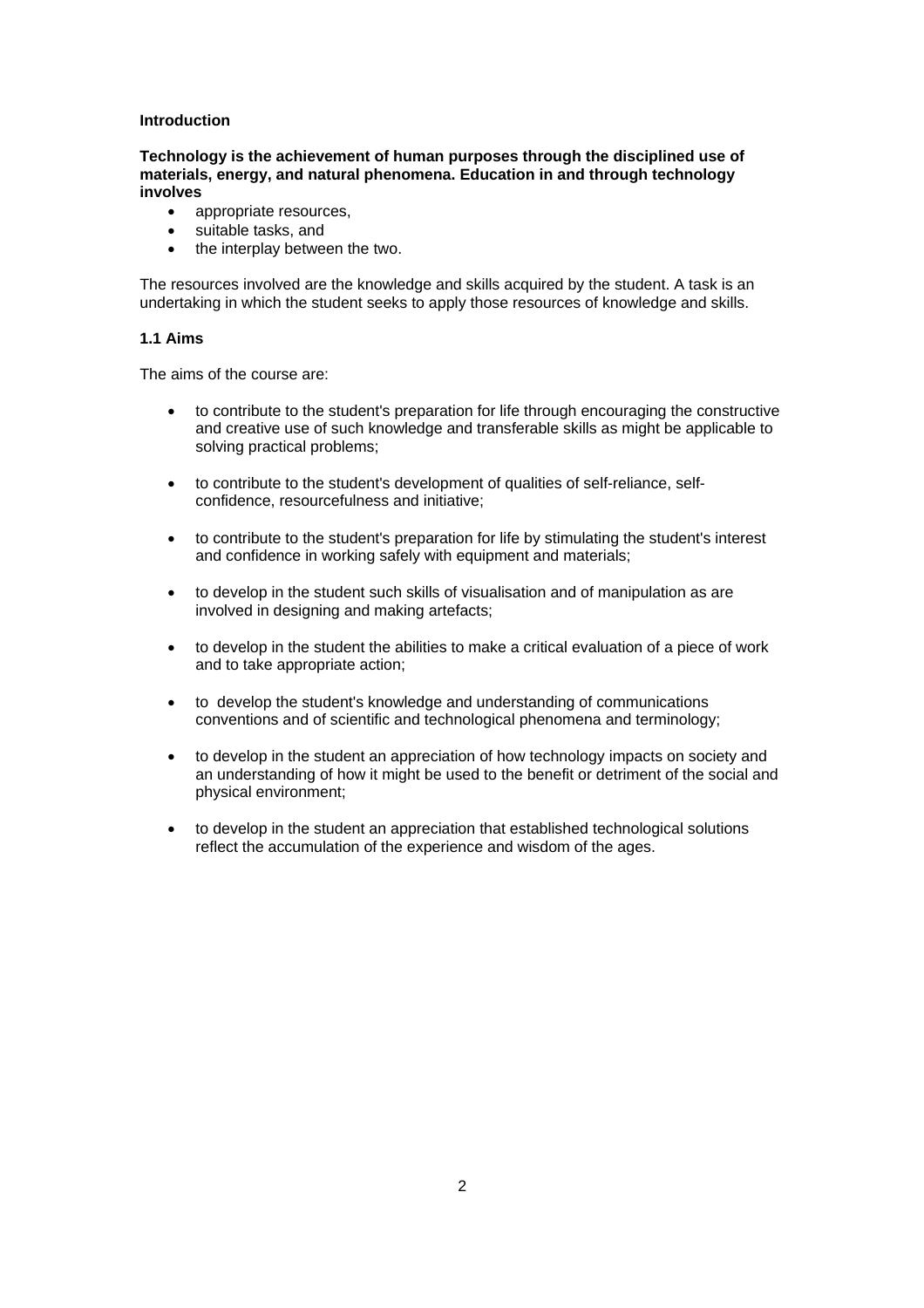#### **1.2 Objectives:**

#### **Students who have completed a course in Technology should be able to:**

- demonstrate a knowledge of technology through solving problems;
- show awareness of the possibilities represented by the development of materials, techniques and equipment;
- satisfy all safety requirements during the designing, planning and making of an artefact or system;
- use technical equipment in order to mark out, cut, shape, form, join and finish materials;
- represent, using recognised conventions, the visualisation of a completed piece of work;
- communicate in simple technical terms through the composition, reading and interpretation of basic working drawings;
- prepare a production plan;
- translate basic working drawings into practical reality by selecting and working materials, using tools and machines and applying relevant skills and knowledge;
- produce the work to a chosen design using, where appropriate, unprepared raw materials, part-prepared raw materials, and fully-prepared components or subassemblies;
- complete tasks to a standard of excellence;
- appraise critically the work for quality of design, function and finish and take any measures necessary;
- demonstrate an understanding of the properties of materials;
- demonstrate an understanding of the operating principles of simple components and mechanisms, and how they might be selected, applied, and tested for particular tasks;
- take proper care of equipment and materials;
- recognise the limitations of technology;
- discuss the environmental issues arising from the use of technology;
- demonstrate an understanding of the evolution of technology as a response to the needs of society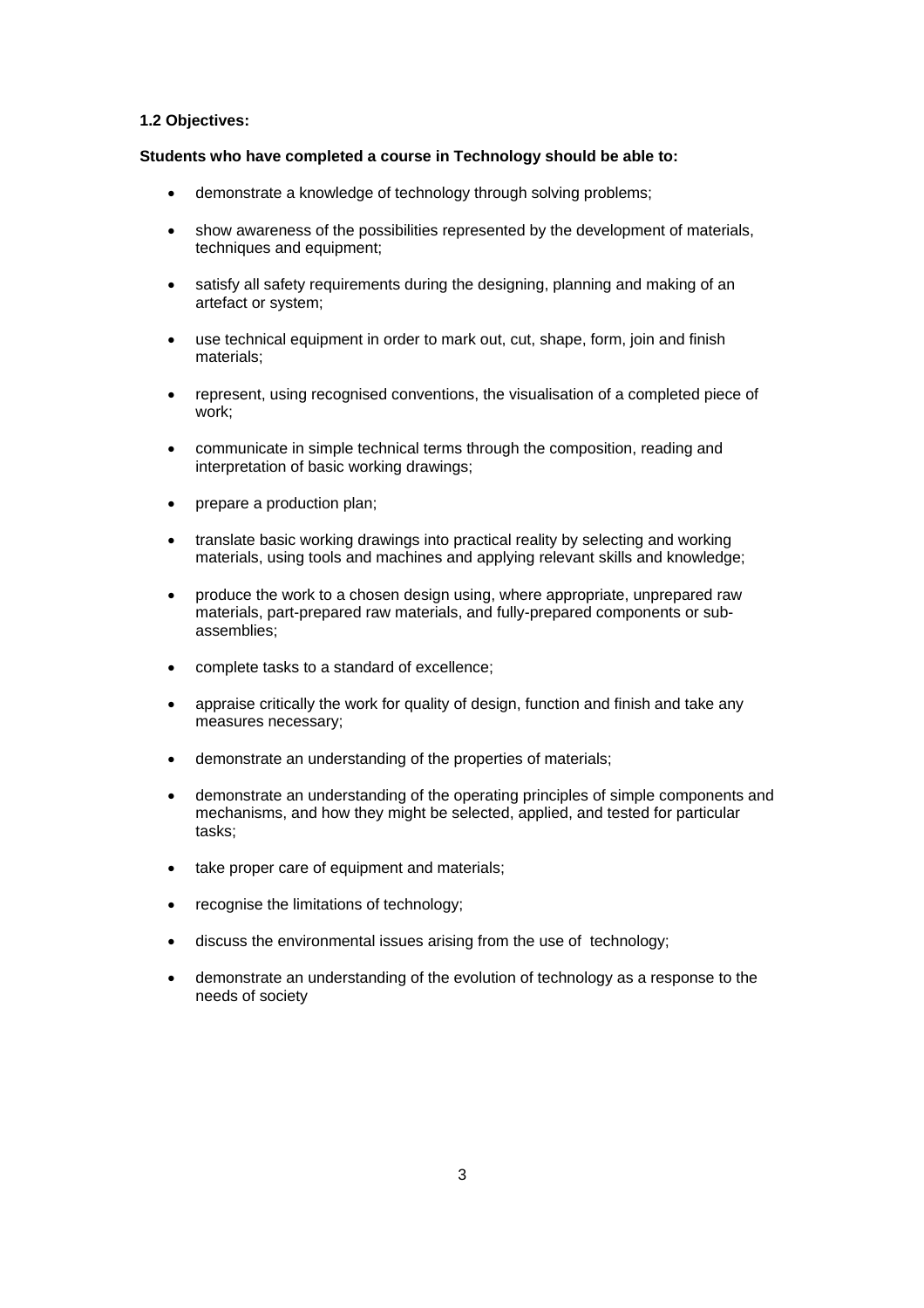# **2. Course Structure**

The central activity in the course is the TASK. The selection of the task will vary according to the stage of development of the student. Every task will require input in terms of knowledge and skills. The interplay between these appropriate resources and suitable tasks is the essence of the course. Knowledge and skills are not treated as independent courses or modules in themselves.

The structure of the course, indicating the relationships between its various elements, is illustrated in the accompanying diagram.

## **2.1 Knowledge and skills:**

The knowledge and skills involved in technology might be related to areas already in the school's curriculum. The tasks undertaken could draw on such areas but further depth or breadth of treatment may be required. The identification of, and provision for, these resource requirements will be a matter for curriculum management.

Participation in a course in technology requires a sound knowledge basis. While it is likely that each student will have some appropriate knowledge, it is expected that a certain amount will need to be explicitly taught in order to ensure sufficient breadth and balance. In order to engage in technological activity, the student will require cognitive and psychomotor skills. Among the areas where skills will need to be developed are, design*,* making and communication.

#### **2.2 Tasks:**

The essence of technology is the process of finding a solution to a problem. The student will be confronted with tasks which involve the application of knowledge and skills. From the student's perspective, these tasks should be seen as allowing scope for creative response. In general they should allow for more than one solution.

The set of tasks to be undertaken will need to show both progression and balance.

Progression is the proper ordering of tasks so as to

suit the developing abilities of students

draw upon concepts developed in other areas

involve a widening variety of materials and processes

foster the ability to evaluate methods of construction

involve a widening range of communications skills

enable the student to address increasingly open-ended problems.

## Balance entails

drawing on as wide a range of resources as possible applying a range of design criteria which extends beyond, for example, expediency relevance to the individual student, to the community, and to developing technologies.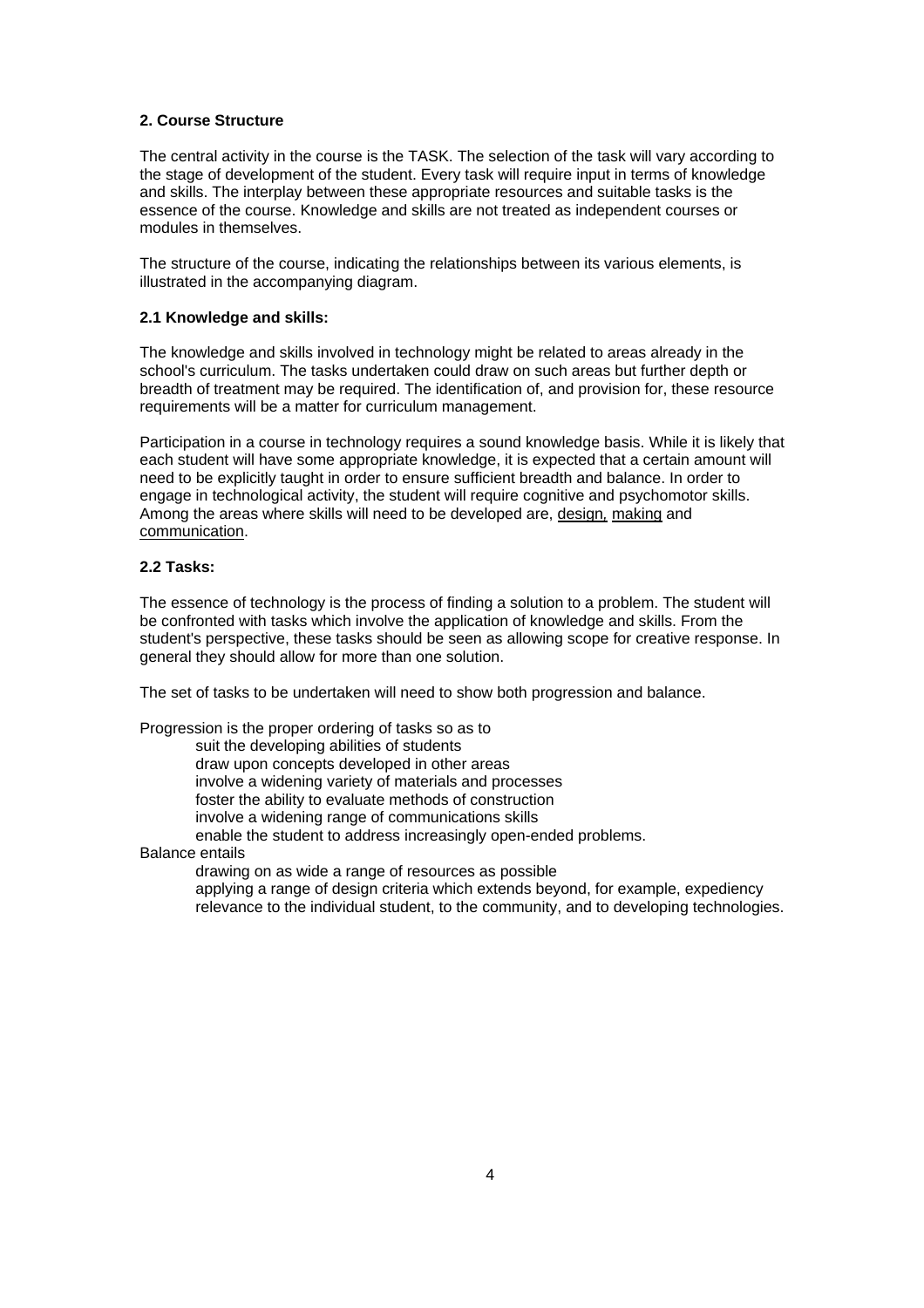# **3. Content**

## **3.1 Knowledge and Skills**

The specific knowledge and skills to be taught will vary according to the tasks undertaken. Four categories of technology-related knowledge and skills - communications, craft and materials, energy and control, technology and society, must be experienced by each student.

## **3.1.1 Communications**

It is intended that students acquire a set of communications skills which serves the general aims of the technology course. It is important that the communications component of the course be seen in its proper context and it is not envisaged as being a complete course or module on its own. The communications value of the visual image is three-fold: it is a means of representing something to one-self in the analysis or planning stage of an undertaking; it is a means of sharing one's thoughts with another; and it is a means of receiving information.

#### Sketching and Drawing

The abilities to create, to represent, and to modify an image are important elements of the thought processes involved in technology. The following elements are intended to contribute to the development of such abilities.

The choice of drawing instruments is left to the discretion of the teacher. It should be noted, however, that students will be expected to use a computer to produce some drawings.

Two dimensions (freehand):

reproduction of simple drawings; production of outline sketches; use of standard graphics symbols as appropriate to tasks undertaken.

Three dimensions (freehand or by other means):

planometric/oblique drawings; isometric drawings; elementary perspective. (Through this section, the use of shading and colour should be introduced as opportunities arise.)

Orthographic drawing:

use of instruments; scaling and measurement; planes of reference; production of working drawings.

## Schematic drawings and procedural sketches:

production of simple schematic drawings and procedural sketches as appropriate to the range of tasks undertaken.

#### Computer Applications

It is necessary that the student be aware of the possibilities for the exploitation of the computer.

Introduction to computers:

main input and output devices, elementary keyboard use, loading and saving programs/fires

Graphics:

generation of graphic images and the production of drawings either by programming or by use of available software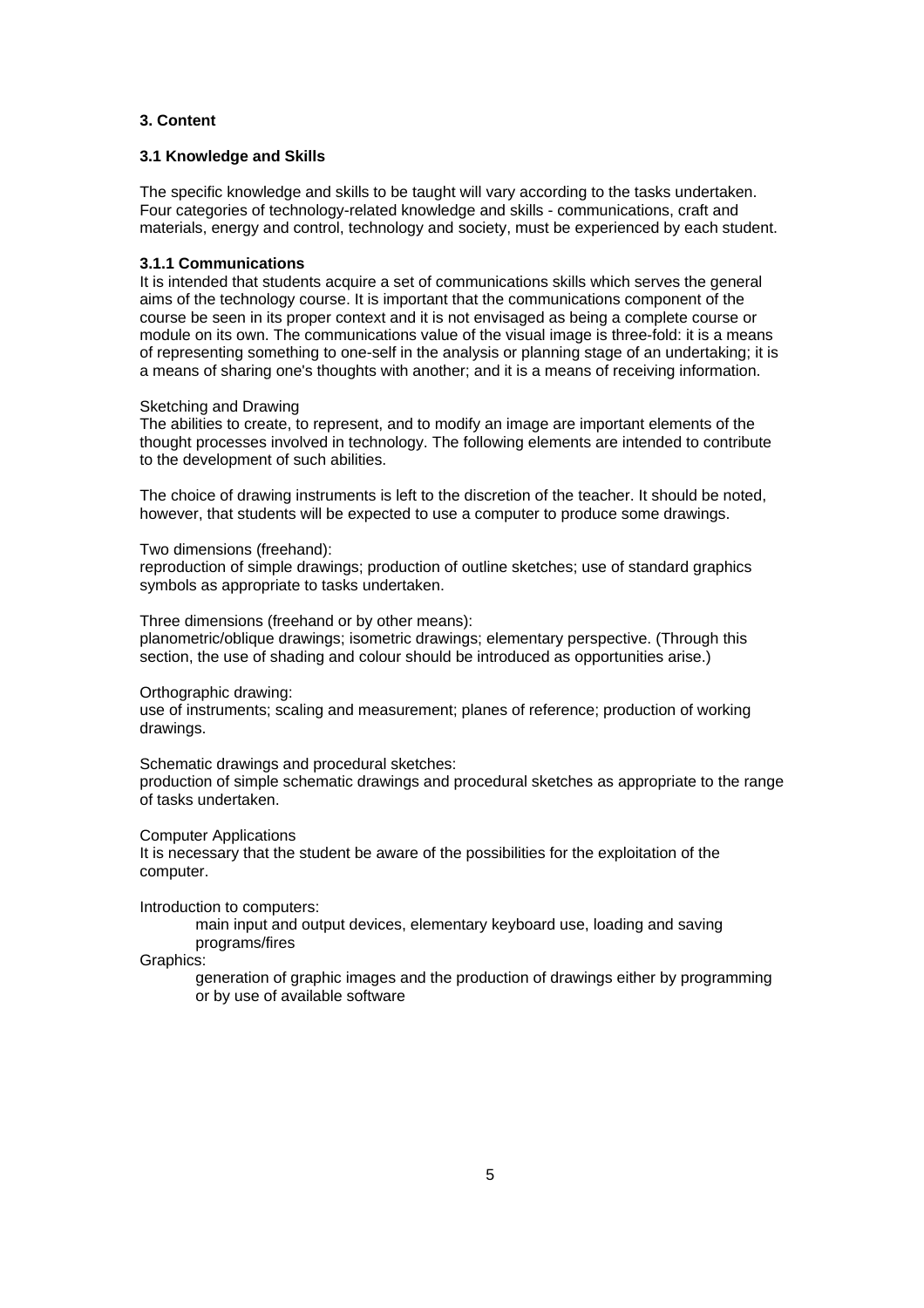#### **Reports:**

## **production of reports, including appropriate text and graphic images, through the use of suitable software.**

#### Information Sources

Communication includes the acquisition of information or data. In undertaking tasks, the student will often be expected to locate sources of information, extract the required elements, and apply them. For such purposes, a range of skills must be developed. These skills might be applied to information held by persons, stored on paper, or stored on magnetic media.

The information-gathering skills required for technology include:

knowledge of a suitable set of information sources, including databases, related to the range of tasks which the student might undertake, use of indices or other keys to extract data from source works, interpretation of independently-prepared graphic data.

## Additional Forms of Communication

In addition to the elements prescribed above, the student should experience some other means of communication. The following possibilities are listed as suggestions, but the decision should rest with the teacher and student.

#### Model-making:

The making of models using easily worked materials (e.g. card, balsa wood, polystyrene, papier mache, kits etc.)

#### Presentation:

As a supplement or an alternative to the production of reports on paper, students might use video- or audio-recording, use photography, or prepare a personal presentation using such aids as an overhead projector.

## **3.1.2 Craft and Materials**

Particular attention should be paid to the development of foundation skills appropriate to the materials selected and the types of task undertaken. Students should have at their disposal a suitably wide range of materials and skills to realise the full potential represented by the subject.

It is not envisaged that students work with all the materials listed. They should work with a range of materials from the following categories:

metals (steel, brass, copper, aluminium, etc) woods (hardwoods, softwoods, manufactured boards etc.) ceramics (glass, clay, enamels, etc.) fabrics: natural (wool, linen, leather, etc.), man-made (nylon, polyester, rayon, etc.) plastics (acrylic, polyester resin, glass fibre, plastic dip coating powders, etc.) composite materials (concrete, Plasticine, plaster, cardboard, paper, etc.)

#### Properties of Materials

Students should acquire knowledge of the properties of materials through their use and through testing and through evaluation of completed pieces of work.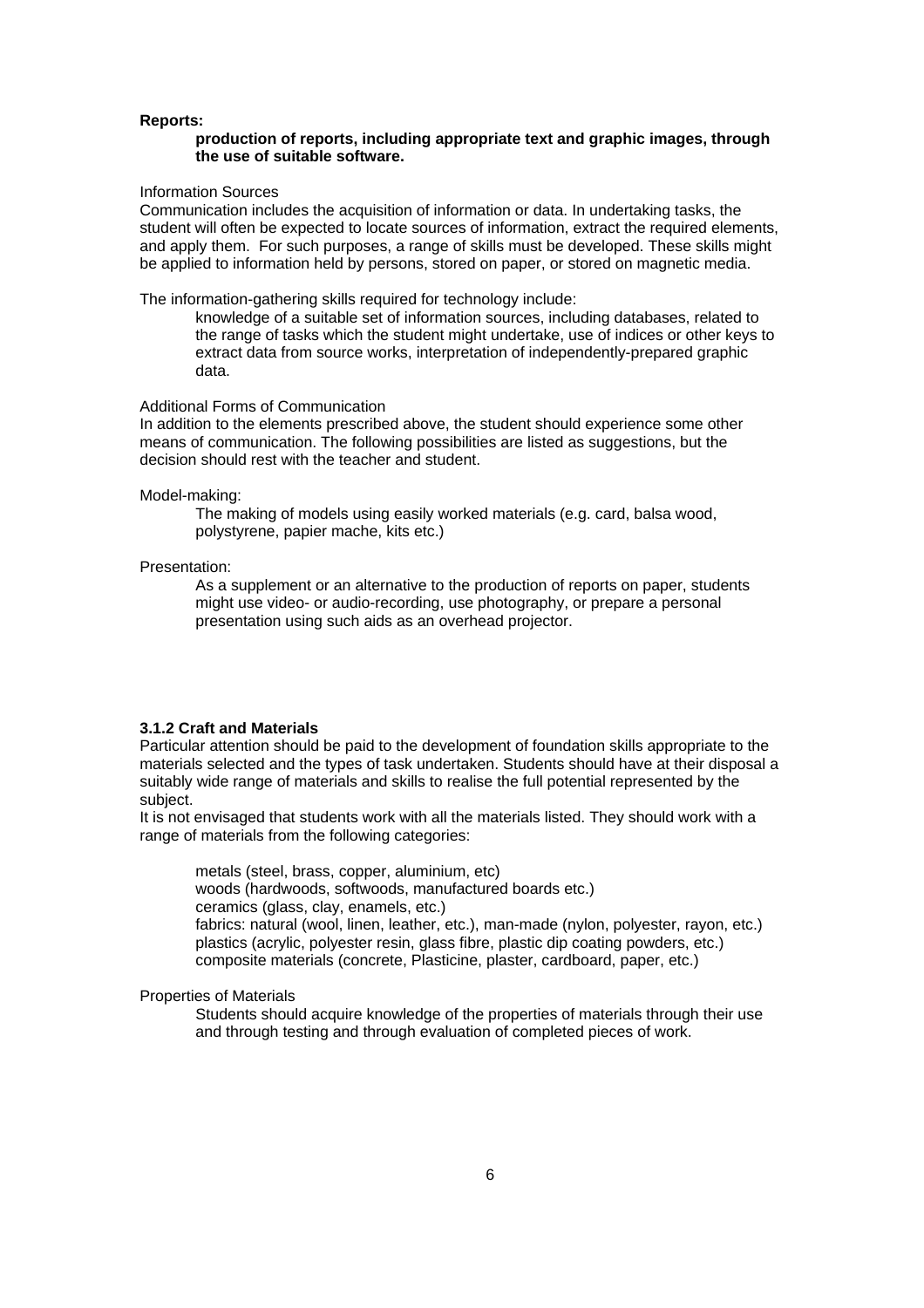#### **Measuring and Marking Out**

**Students should acquire the skills to transfer information from drawings, sketches, models, templates and patterns to materials. measuring which can include the use of rules, callipers, micrometers, etc. marking out with tools such as squares, gauges, scribers, dividers, chalks, etc.** 

#### **Cutting**

Students should acquire the skills to cut materials accurately and safely with tools such as saws, shears, knives, chisels, drills (including hand and power tools).

#### Shaping

selection of appropriate tools in shaping materials i.e. by removing surplus material using tools such as planes, surforms, files, chisels, lathes, mallets, punches, glasscutters, shears, etc.

#### Forming

changing the form of materials without loss of material. (Hot and cold methods may be applied); thermo forming of plastics and wood; moulding (P.V.C., low temperature metal casting, plaster casting, concrete, clay etc.); lamination (woods, glass fibre, etc.); potting wheel; hot and cold bending of metals; weaving (using frames and looms); macramé; felting; knitting; patchwork.

#### Joining and Assembling

Joining of materials can be by permanent or non-permanent methods. An assortment of assembly or joining methods is essential to facilitate easy fabrication of materials and components.

These may include: wood joints, dowelling, nuts and bolts, screws, nails, rivets, solders, glues, adhesives, fastenings, clips, staples, sewing (hand and machine), etc.

Finishing of Materials

processes employed to enhance the materials used in the completed task may include, abrasives, polishes, varnishes, lacquers, oils, paints, plastic dip coating, enamelling, dyeing and printing, preservatives, etching, appliqué and embroidery, etc.

## **3.1.3 Energy and Control**

This section deals with sources of energy which, when changed and/or controlled, enable devices to perform tasks safely and efficiently.

## **Energy**

recognition of the following forms of energy - mechanical, chemical, electrical, heat, light, sound,

devices that convert energy from one form to another described as simple inputoutput systems using block diagrams,

units of energy and power,

the need for the conservation of energy sources.

#### **Structures**

A structure is an assembly of members of selected materials arranged in a manner that maintains its general shape while under load.

identification of the various types of forces acting on a structure (tension,

compression, bending, shear, torsion)

the role of triangulation in the rigidity of a structure.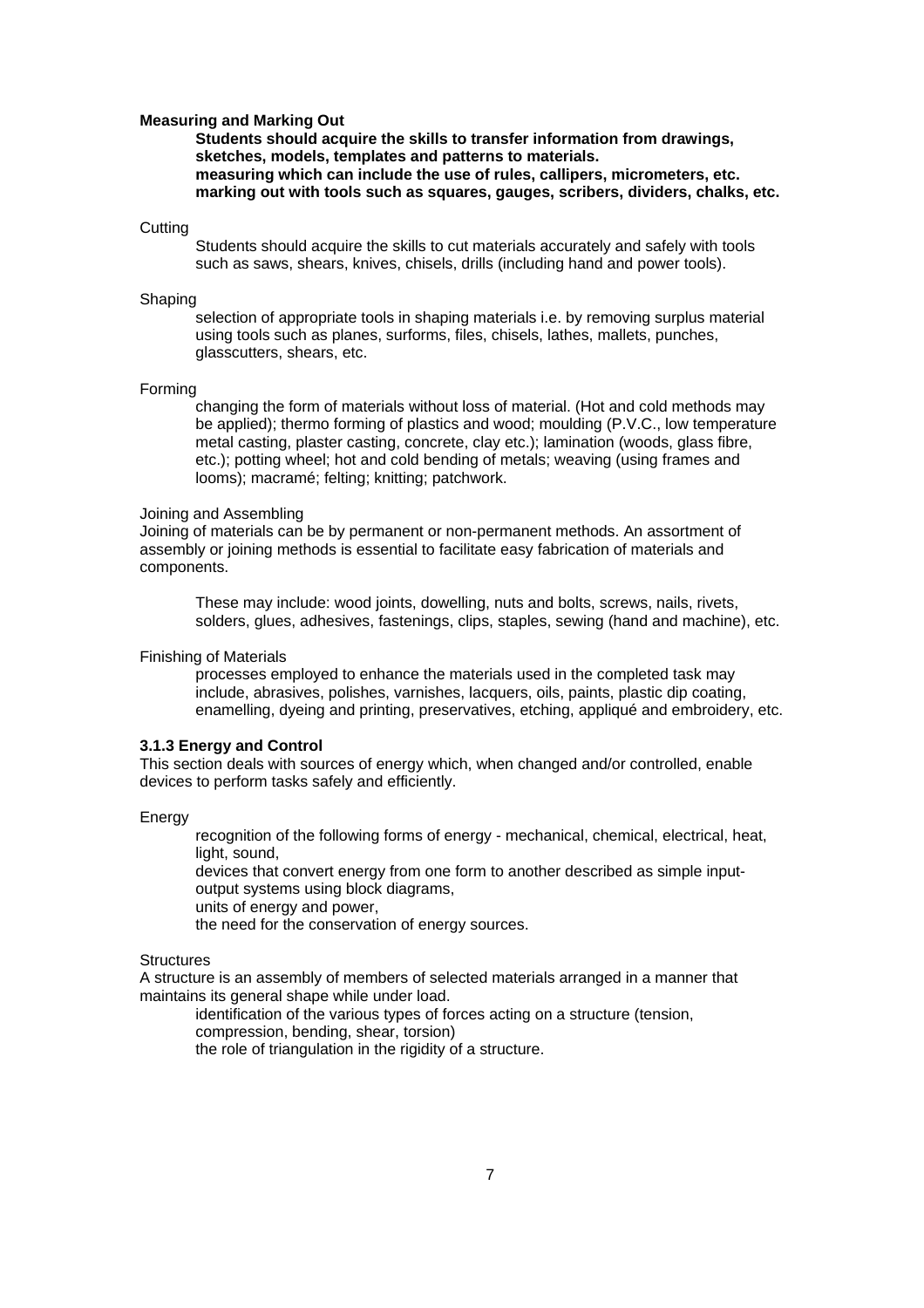#### **Mechanisms**

#### **A mechanical device is made up of one or more mechanisms which change and transfer motion and force.**

different types of motion (linear, rotary, oscillatory, reciprocating) application of mechanisms such as levers, linkages, pulleys, belts, chains, gears, cams, screw threads, clutches etc., the function of bearings and lubrication.

# Electric Circuits

electric current as a flow of charge.

correct use of the following terms: DC power source, voltage, current, resistance, the relationship between voltage, current, resistance,

the units in which current, voltage, resistance are measured,

use of instruments to test continuity, to measure current, voltage, resistance,

simple circuits incorporating a range of simple devices e.g. bulbs, buzzers, switches.

## Electronic Systems

Simple electronic systems are to be treated as in the following diagram,



input sensors to include switches. light, sound, heat. Etc.

process units to include decision making (digital logic), amplification, switching, timedelay;

output to include light. sound. heat. Motion,

assembly and use of simple systems

## **Pneumatics**

Pneumatics is to be viewed as energy stored in compressed air converted into controlled motion by the use of valves, cylinders.

use of compressor, single acting (spring return cylinders), double acting cylinder, three port valve, five port valve, time delay device. assembly and use of simple circuits to produce controlled motion.

#### **Robotics**

The extension of electronic and pneumatic systems to include memory in the process stage leading to controlled motion at the output.

use of the computer to provide control.

## **3.1.4 Technology and Society**

Attention should be drawn to the relationship between technology and society wherever appropriate. Technology can be represented as one means by which society meets its needs and solves many of its practical problems. Attention should also be drawn to the limitations of technology and to some of its negative aspects. Students should acquire a basic understanding of some of the issues which society faces as a result of technological developments.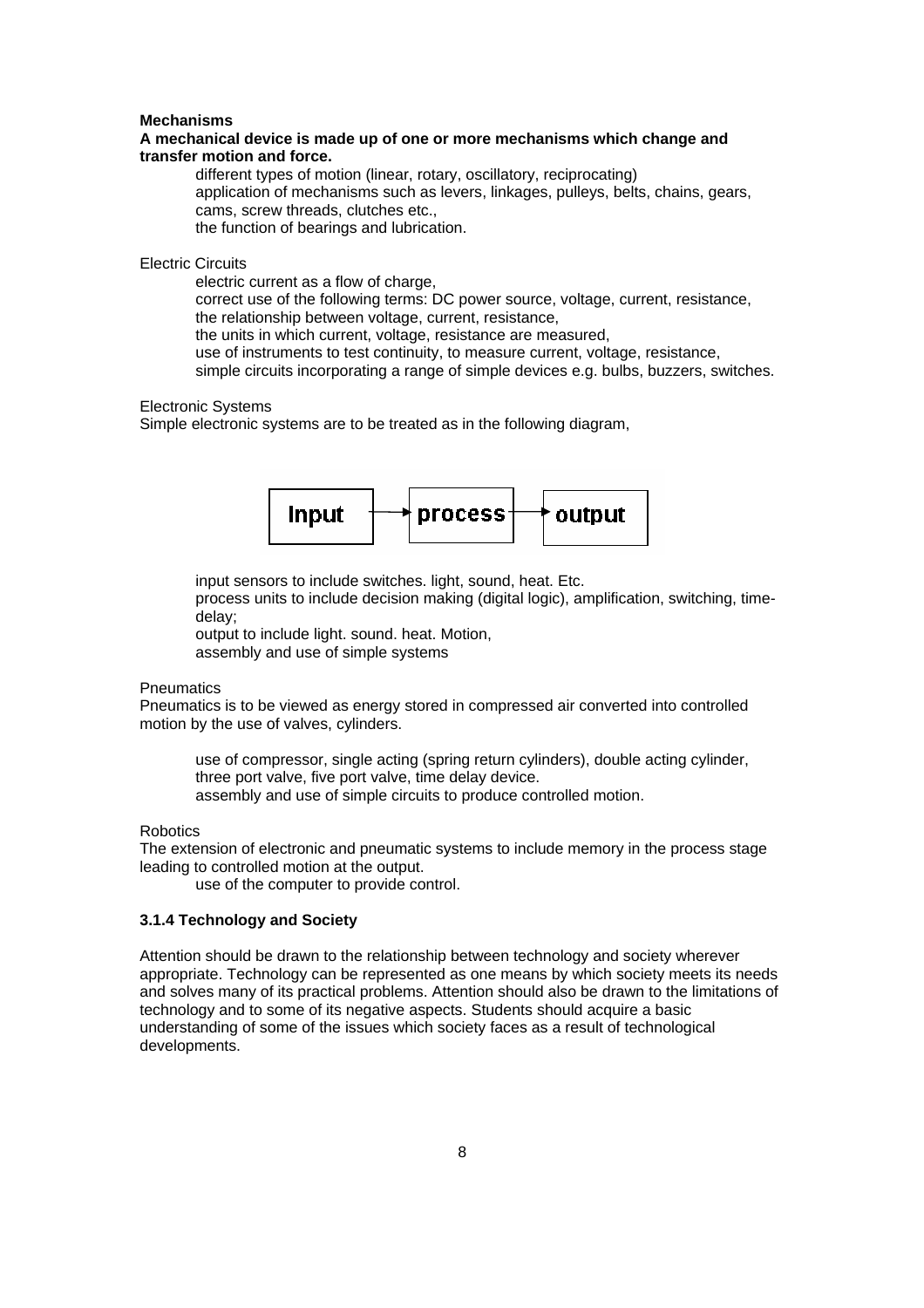In addition to the general treatment suggested above, the student should undertake a particular study of five topics such as:

A brief history of technological developments since the Industda! Revolution.

The effects on the environment of technological development.

Technology and Agriculture.

Technology and Social/Cultural development.

Technology and Labour.

The technology gap between the first and third worlds.

Technology and Industry.

Technology in the home.

Food Technology.

An aspect of the history of design.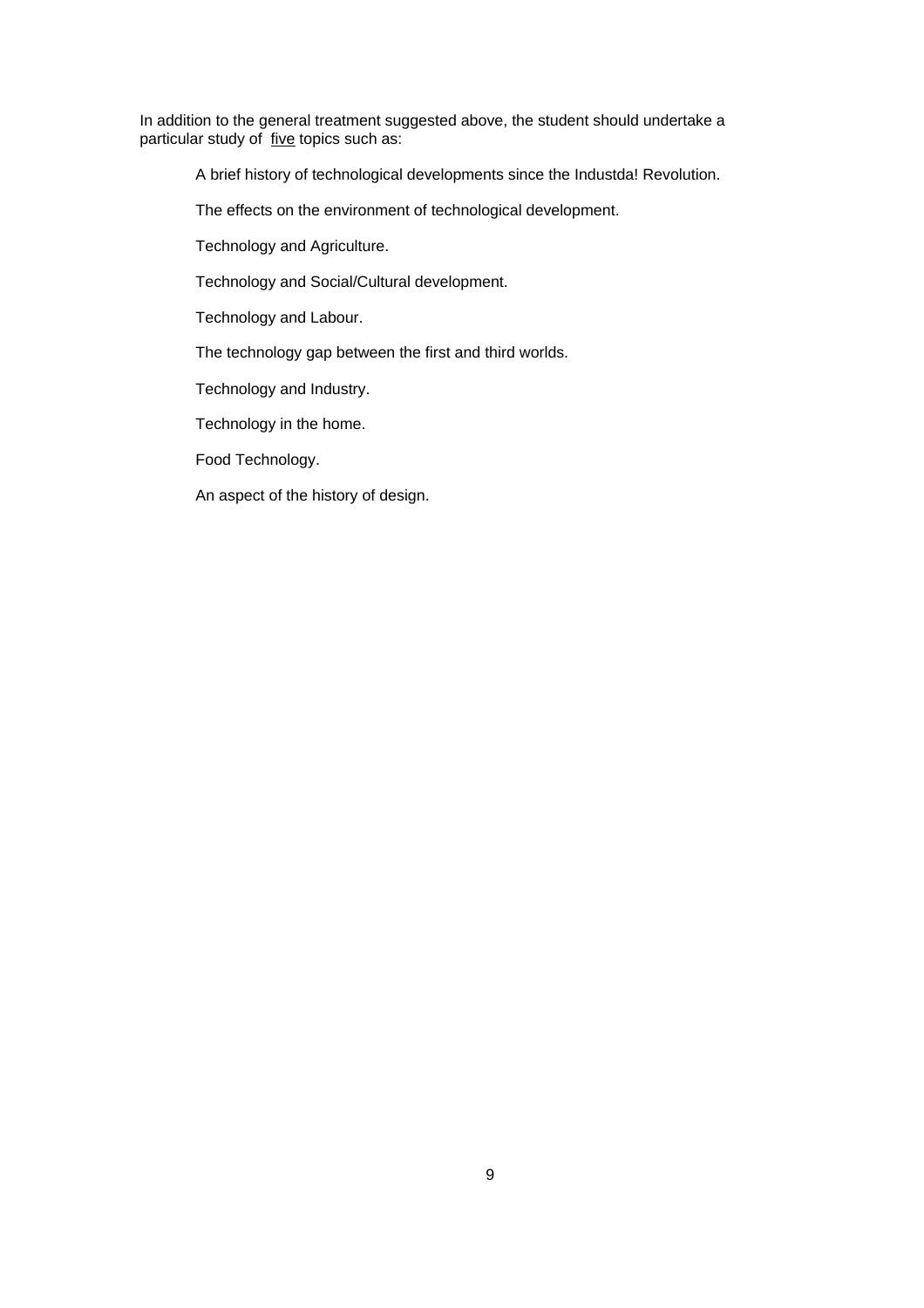# **3.2 Design Procedure**

This section of the course should not tie seen as serf-contained, but rather as an analysis of the approach to a task. Hence, there are clear links with the other sections of the course. Students need to develop a critical awareness of design problems and solutions. The procedure set out below is a design, make and test approach to problem-solving. The student's design activity may arise from either (a) observation or recognition of a need, want, desire or problem; or (b) from a brief which outlines a problem, need, or situation. The student should show evidence of investigation or analysis before presenting possible solutions to the problem. Solutions should be presented using appropriate communications techniques; a model or mock-up of the proposed solution might be appropriate. The design should be realised and a thorough evaluation of the product should take place in relation to the design brief and specification.

## **3.2.1 Identification of Problems**

problem interpretation and clarification

preparation of a brief

production of a set of objective criteria as an ordered list of priorities identification of constraints: technical (e.g. function, construction, ergonomics anthropometrics, safety); aesthetic (e.g. proportion, colour, shape, texture, structure.); economic (e.g cost, value for money, time); social (e.g. awareness of the impact of technology on society).

### **3.2.2 Research and Ordering of Information**

investigation of the range of sources or stimuli for design - nature, man-made phenomena, previous design solutions determining primary and secondary sources of information acquisition of skills such as interviewing, field-studies, questionnaires, visual notation, brain-storming.

#### **3.2.3 Conceptualisation and Modelling**

translation of ideas from two-dimensional form to three-dimensional form where appropriate model making, where appropriate, to determine scale, shape and form and the benefit of alternative solutions

modification and corrective action

#### **3.2.4 Production**

organised realisation of the design

## **3.2.5 Evaluation**

evaluation of the solution in terms of the brief and specifications; reporting findings; modification and corrective action if necessary.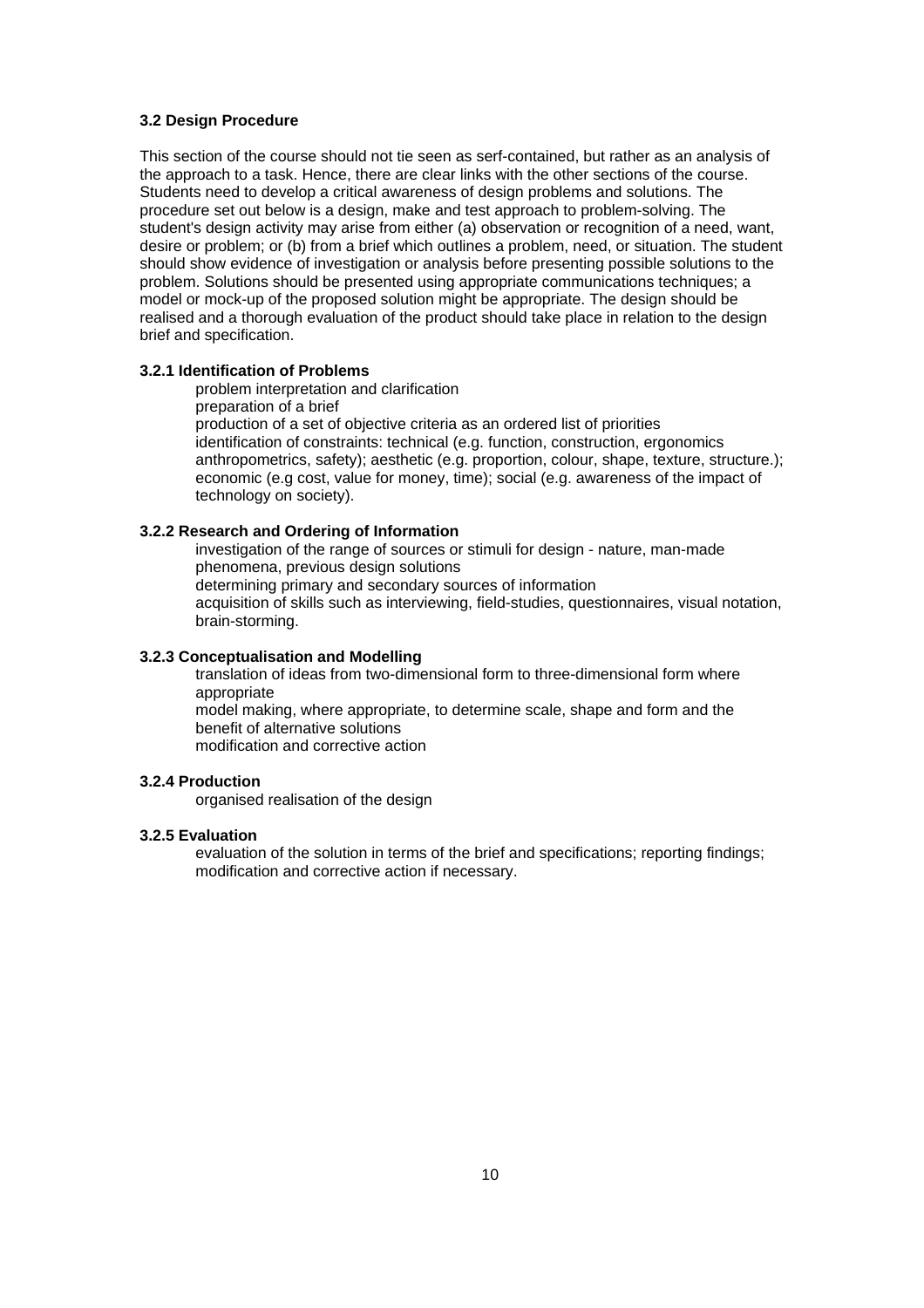# **3.3 Tasks**

A task is an undertaking which

involves an element of design/planning, draws on resources of knowledge and skills, and results in a completed piece of work.

It is a learning situation which provides students with enjoyable experiences in the practice of inventive thought through solving practical problems. The ability to undertake and complete a task is the essence of technological capability.

Tasks may be classified in a number of ways, viz.

A task may be closed, where there is only one possible outcome, which is fully predictable when the task is assigned, or it may be open where there are a number of possible outcomes. A task may be simple involving a single area of knowledge and skills, or it may be requiring knowledge and skills from a number of areas.

A task may be small-scale or it may be extensive, occupying a student's attention over a number of weeks of class and study time.

In general, students may be expected to progress from tasks which are closed to those which are open; from tasks which are simple to those which are integrated; and from those which are small-scale to those which are extensive - while allowing a student to reach the highest level of excellence attainable. Tasks could involve individual/or group work.

Virtually all tasks will involve working with equipment/materials. Since the design-make-test process cannot be satisfactorily implemented as a paper exercise only, the tasks must be taken to completion.

In the selection of tasks a balance must be achieved between the different content areas of the syllabus. The choice of tasks may be teacher directed although students should be encouraged to suggest their own.

Closed, simple, small-scale tasks might include such exercises as cutting or forming a piece of material in a predetermined way, copying a drawing, or assembling a small number of components to replicate a simple assembly which is available for reference.

Open, simple, small-scale tasks might include assembling e small number of components to create a simple system of the student's choice, cutting or shaping a piece of material in a way which pleases the student, or producing an original drawing.

Closed, integrated, smell-scale tasks might include marking out material to accord with a drawing and cutting it accordingly, or constructing a circuit to accord with a schematic drawing.

Open, integrated, small-scale tasks might include designing a simple mechanical assembly for a particular purpose and building it from a kit of parts, or making a plan on paper for an ornamental piece and moulding that piece in some suitable material.

Open, integrated, extensive tasks have no necessary limits other than those imposed by resources and safety requirements. A student might be asked to design, make, and test a device for a particular purpose, or design, make, and test a mechanical or electronic system, or to plan, produce, and evaluate a video-recording dealing with a particular topic.